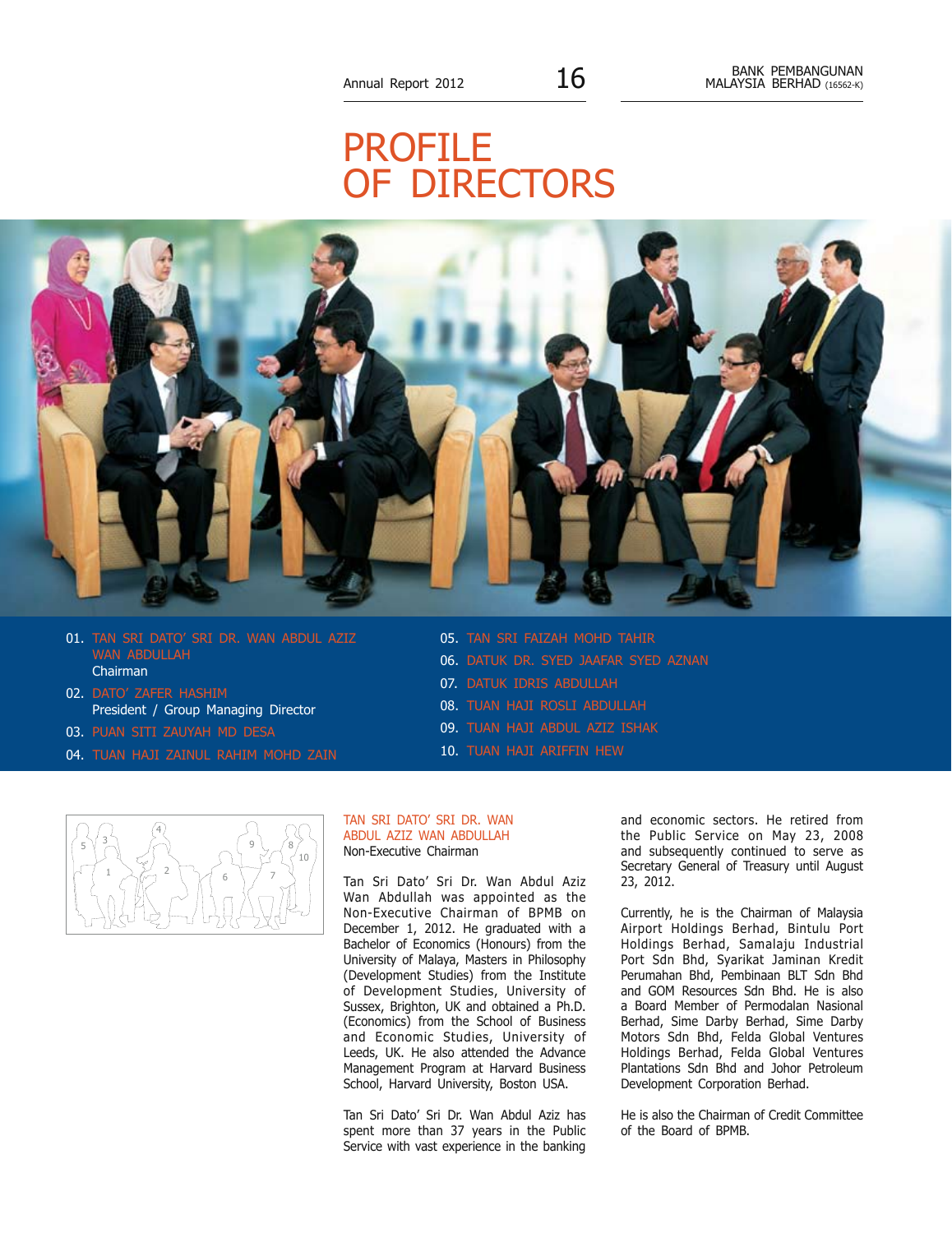# DATO' ZAFER HASHIM

President/Group Managing Director

Dato' Zafer Hashim was appointed as the President/Group Managing Director of BPMB on August 5, 2009. He holds a Bachelor of Science in Economics and Mathematics from the London School of Economics and Political Science, University of London. He is a Chartered Accountant by profession and a Fellow of the Institute of Chartered Accountants in England and Wales.

He began his career with Price Waterhouse in London. He was previously the Chief Financial Officer of Maybank Investment Bank Berhad and Bank Muamalat Malaysia Berhad. Prior to Bank Muamalat Malaysia Berhad, he was attached to MMC Corporation Berhad as a General Manager.

His directorship in companies within Bank Pembangunan Group includes being a Director of Global Maritime Ventures Berhad. He also sits on the Board of Malaysian Bulk Carriers Berhad, Orkim Sdn Bhd, Syarikat Borcos Shipping Sdn Bhd and Malaysia Industry-Government Group for High Technology.

### puan SITI ZAUYAH MD DESA

Non-Independent Non-Executive Director (Resigned on 28 March 2013)

Puan Siti Zauyah Md Desa was appointed to the Board on January 6, 2009. She graduated with MBA, International Banking (Board of Directors' List) from the University of Manchester, United Kingdom. She also holds BSc (Hons) in Quantity Surveying from University of Reading, United Kingdom and a Diploma in Public Administrations from National Institute of Public Administration (INTAN).

She is currently the Under Secretary of Loan Management, Capital Market and Actuary Division, Ministry of Finance. She had served the Ministry for 20 years in various capacities since 1989. She was also the Advisor and Secretariat to the Malaysian delegation to international assignments from 1998 to 2007; the Director's Advisor at the Asian Development Bank, Manila from 2003 to 2006 and the Special Advisor for IDB Islamic Trade Financing Corporation matters from 2007 to 2008.

She currently sits on the boards of Amanah Raya Berhad, Syarikat Prasarana Negara Berhad and MyCreative Ventures Sdn Bhd.

She is a Member of Credit Committee of the Board, Risk Management Committee, Nominating Committee and Remuneration Committee of BPMB.

#### Tuan haji ZAINUL RAHIM MOHD ZAIN Independent Non-Executive Director

Tuan Haji Zainul Rahim Mohd Zain was appointed to the Board on March 8, 2010. He holds a Bachelor of Engineering (majoring in Mechanical Engineering) from University of Western Australia (1975).

He began his career at Shell Malaysia Exploration and Production ("SM-EP") in 1978. He held various positions in drilling engineering, petroleum engineering, information management & technology in SM-EP and during his two assignments in the Netherlands before retiring from the Shell Group on 30 June 2008.

He currently sits as the Chairman of Hibiscus Petroleum Berhad and a Director of UKM Holdings Sdn Bhd, Petronas Carigali Sdn Bhd, Camco South East Asia Ltd, CSEA Clean Energy Sdn Bhd and Camco Clean Energy Plc (f.k.a. Camco International Ltd).

He is the Chairman of Risk Management Committee and Member of Credit Committee of the Board, Nominating Committee and Remuneration Committee of BPMB.

# TAN SRI FAIZAH MOHD TAHIR

Independent Non-Executive Director

Tan Sri Faizah Mohd Tahir was appointed to the Board on June 1, 2010. She holds a Bachelor Degree in Economics from Universiti Malaya and Masters in Development Economics from William College, United States of America.

She joined the Economic Planning Unit ("EPU"), Prime Minister's Department in 1973 and served in the Agriculture, Distribution and Human Resource Sections in various capacities. Her last position in the EPU was as Director, Commerce and Industry Section before she was promoted

to the post of Secretary-General of the Ministry of Women, Family and Community Development, which she held from 2001 until her retirement in 2009.

She is currently the Chairman of Bank Pertanian Malaysia Berhad (Agrobank) and a Director of Goodyear Malaysia Berhad, Goodyear Marketing & Sales Sdn Bhd and Faith Acres Sdn Bhd. She is also a member of the Investment Committee of Amanah Saham Wawasan 2020.

She is the Chairman of Remuneration Committee and Member of Credit Committee of the Board, Audit & Examination Committee and Nominating Committee of BPMB.

# DATUK DR. SYED JAAFAR SYED AZNAN Independent Non-Executive Director

Datuk Dr. Syed Jaafar Syed Aznan was appointed to the Board on June 1, 2010. He holds a Bachelor of Economics (Honours) from the University of Malaya, Masters in Business Administration from the Wharton School, University of Pennsylvania, USA and Ph.D from Henley – the Management College, Brunel University, United Kingdom.

He joined the Administrative and Diplomatic Service in 1970 and held various positions in Ministry of Finance. He was the State Financial Officer of Perak from 1991 to 1993. In 1997, he was appointed to the position of Vice President of Islamic Development Bank ("IDB"), Jeddah, Saudi Arabia and retired from IDB in 2009.

He is currently the Chairman of Perbadanan Kemajuan Ekonomi Islam Negeri Perak and a Council Member of Majlis Agama Islam dan Adat Melayu Perak.

He is the Chairman of Nominating Committee and Member of Risk Management Committee, Audit & Examination Committee and Remuneration Committee of BPMB.